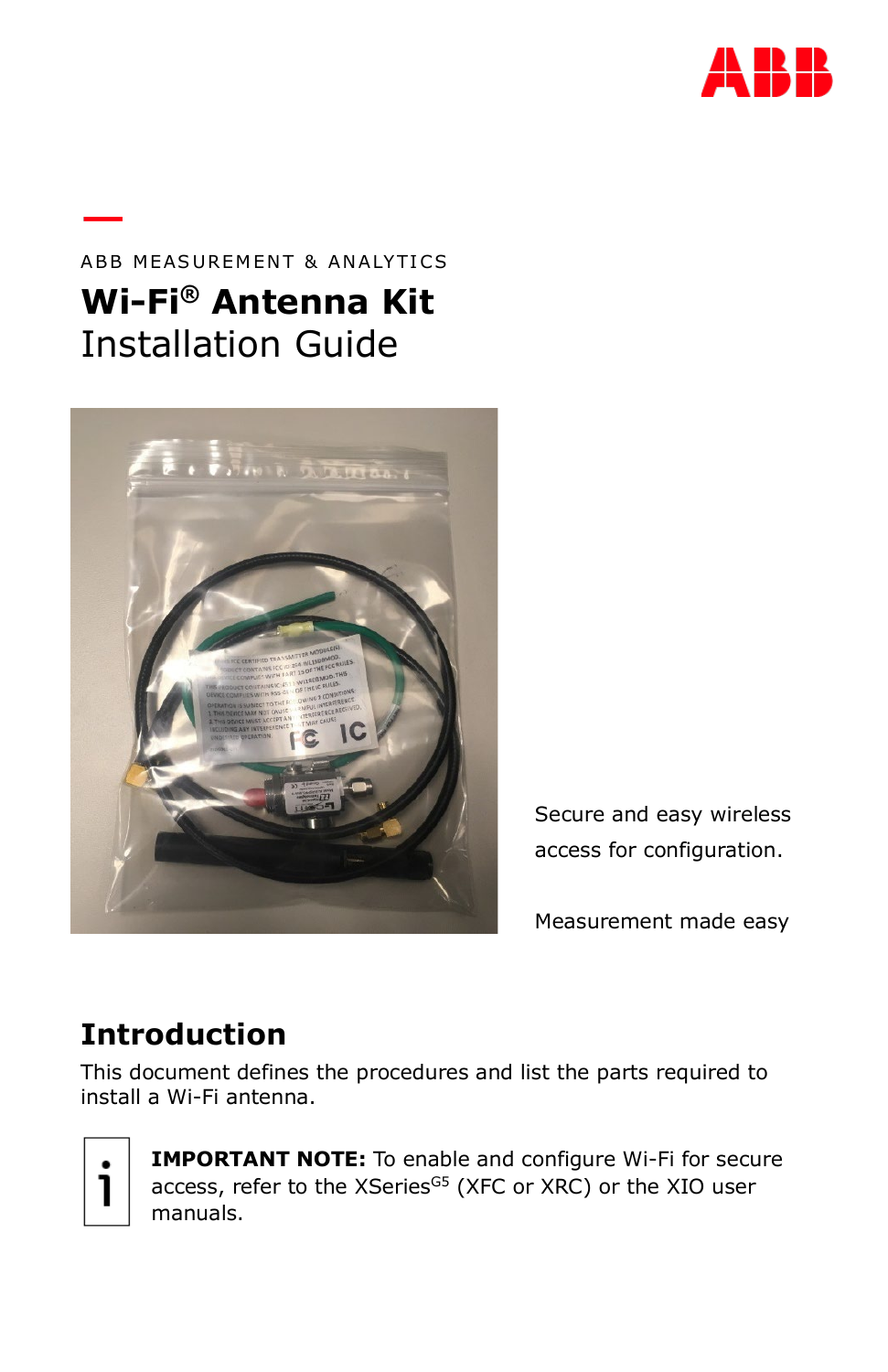## **Additional information**

Additional free publications are available for download at: [www.abb.com/upstream.](http://www.abb.com/upstream)

| <b>Related documents</b>                          | <b>Document number</b> |
|---------------------------------------------------|------------------------|
| XIO user manual                                   | 2106424                |
| XIO data sheet                                    | 2102774                |
| XSeries <sup>G5</sup> (XFC/XRC) quick start guide | 2106124                |
| XSeries <sup>G5</sup> (XFC/XRC) user manual       | 2106026                |
| XSeries <sup>G5</sup> board replacement kit guide | 2106079                |

## **Cyber security**

This product is designed to be connected, and communicate information and data, via a network interface, which should be connected to a secure network. It is the customer's sole responsibility to provide and continuously ensure a secure connection between the product and the customer network or any other network (as the case may be). The customer shall establish and maintain appropriate measures (such as, but not limited to, the installation of firewalls, application of authentication measures, encryption of data, installation of antivirus programs, etc.) to protect this product, the network, its system and interfaces against any kind of security breaches, unauthorized access, interference, intrusion, leakage and/or theft of data or information. ABB Inc. and its affiliates are not liable for damages and/or losses related to such security breaches, any unauthorized access, interference, intrusion, leakage and/or theft of data or information.

Although ABB provides functionality testing on the products and updates that it releases, the customer should institute its own testing program for any product updates or other major system updates (to include, but not limited to, code changes, configuration file changes, third party software updates or patches, hardware change out, etc.) to ensure that the security measures that the customer has implemented have not been compromised and that system functionality in the customer's environment is as expected.



**IMPORTANT NOTE:** Enable the highest security settings on Wi-Fi, Bluetooth, or wired networks to prevent unauthorized wireless access to the device. Use unique passwords and change them periodically.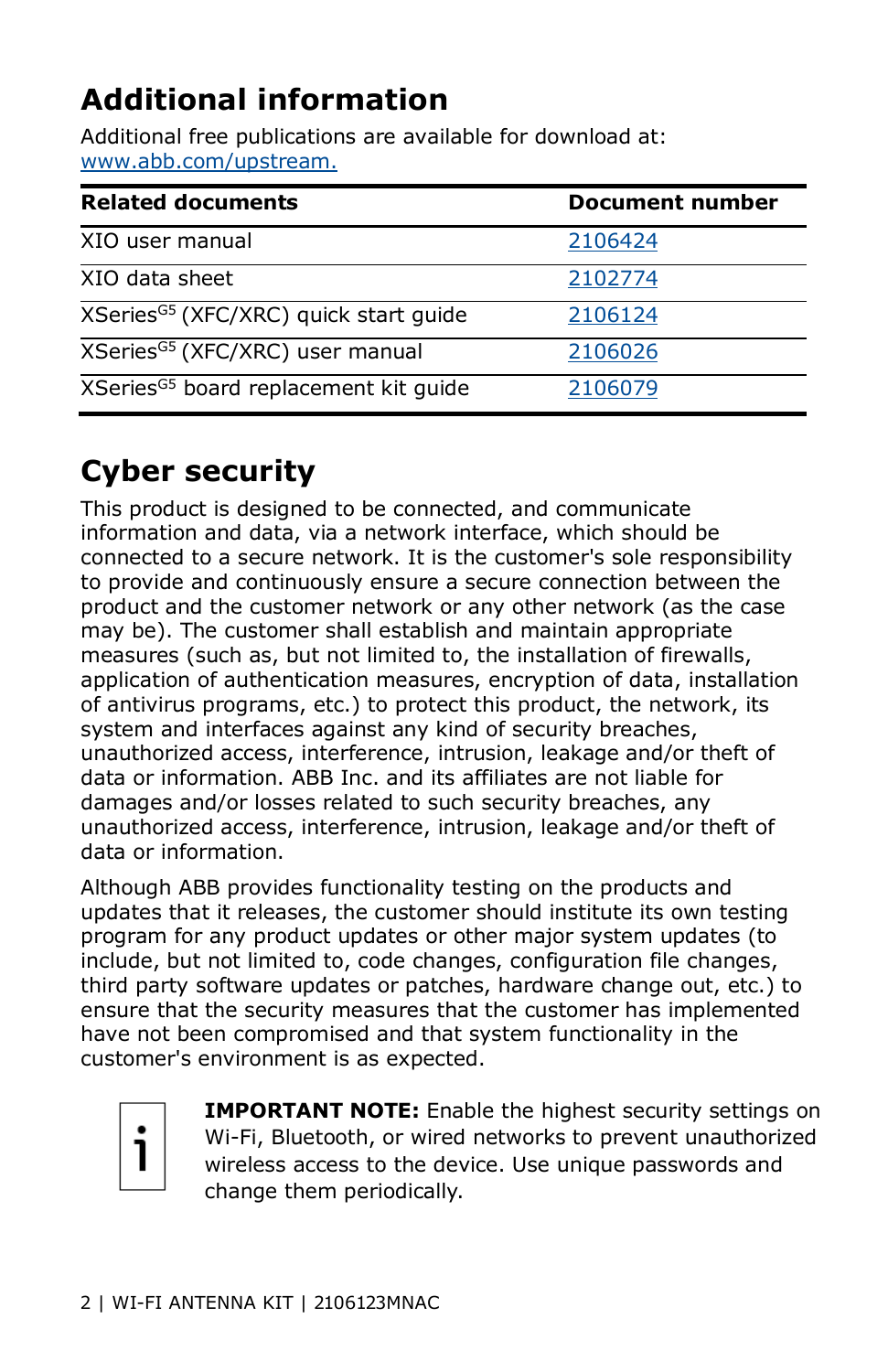# **Safety**

Observe warning signs on packaging and on the devices, prior to software configuration.

## **Safety symbol conventions**

The following conventions are used throughout this document to bring attention to important information:



**WARNING – Bodily injury:** This symbol and with the signal word "WARNING", indicates a potentially dangerous situation. Failure to observe this safety information will result in death or severe injury. The text may state the hazard, how to avoid the hazard, and the result if not followed. The bolt is for electrical warnings; the exclamation point is for general warnings.



**IMPORTANT NOTE:** This symbol indicates operator tips, particularly useful information, or important information about the product or its further uses.

## **Potential safety hazards**



**WARNING – Bodily injury:** Make sure no explosive atmosphere is present before connecting or disconnecting any connector or performing maintenance on this unit.



**WARNING – Bodily injury:** to prevent RF exposure and damage to equipment, remove all power sources before installing the Antenna Kit.

# **1 Overview**

The photo below shows the Wi-Fi antenna kit parts.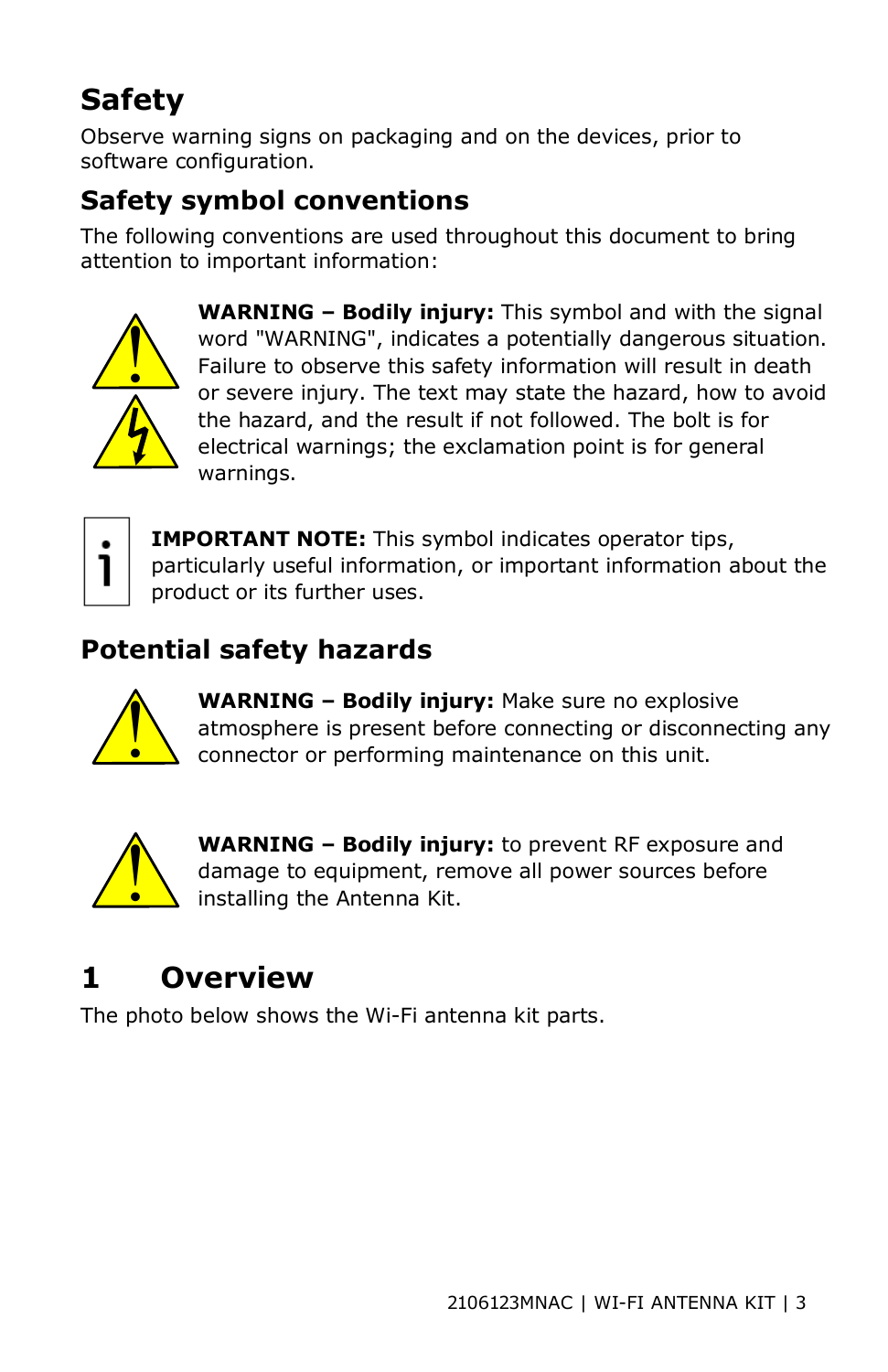### **Figure 1: Wi-Fi antenna kit parts**



#### **Part number 2106049 kit contents**

| Photo #                 | <b>Name</b>         | Photo #          | <b>Name</b>              |
|-------------------------|---------------------|------------------|--------------------------|
| 1                       | <b>SMA Fittings</b> |                  | SMA plug-to-jack adapter |
| $\overline{\mathbf{2}}$ | Antenna             |                  | Cable assembly           |
| 3                       | Terminator plug     | 8                | Ground cable             |
| 4                       | FCC IC tag          | <b>Not Shown</b> | Gasket .062 thick        |
| 5                       | Surge protector     |                  |                          |

### **Cable assembly part numbers for XSeriesG5 enclosures**

| Kit number  | Cable length | <b>Enclosures</b> |  |
|-------------|--------------|-------------------|--|
| 2106049 001 | 24 inches    | 6410              |  |
| 2106049 002 | 32 inches    | 6413, 6713        |  |
| 2106049 003 | 44 inches    | 6890              |  |

For XIO enclosure specifications and information, see the XIO user manual and data sheet.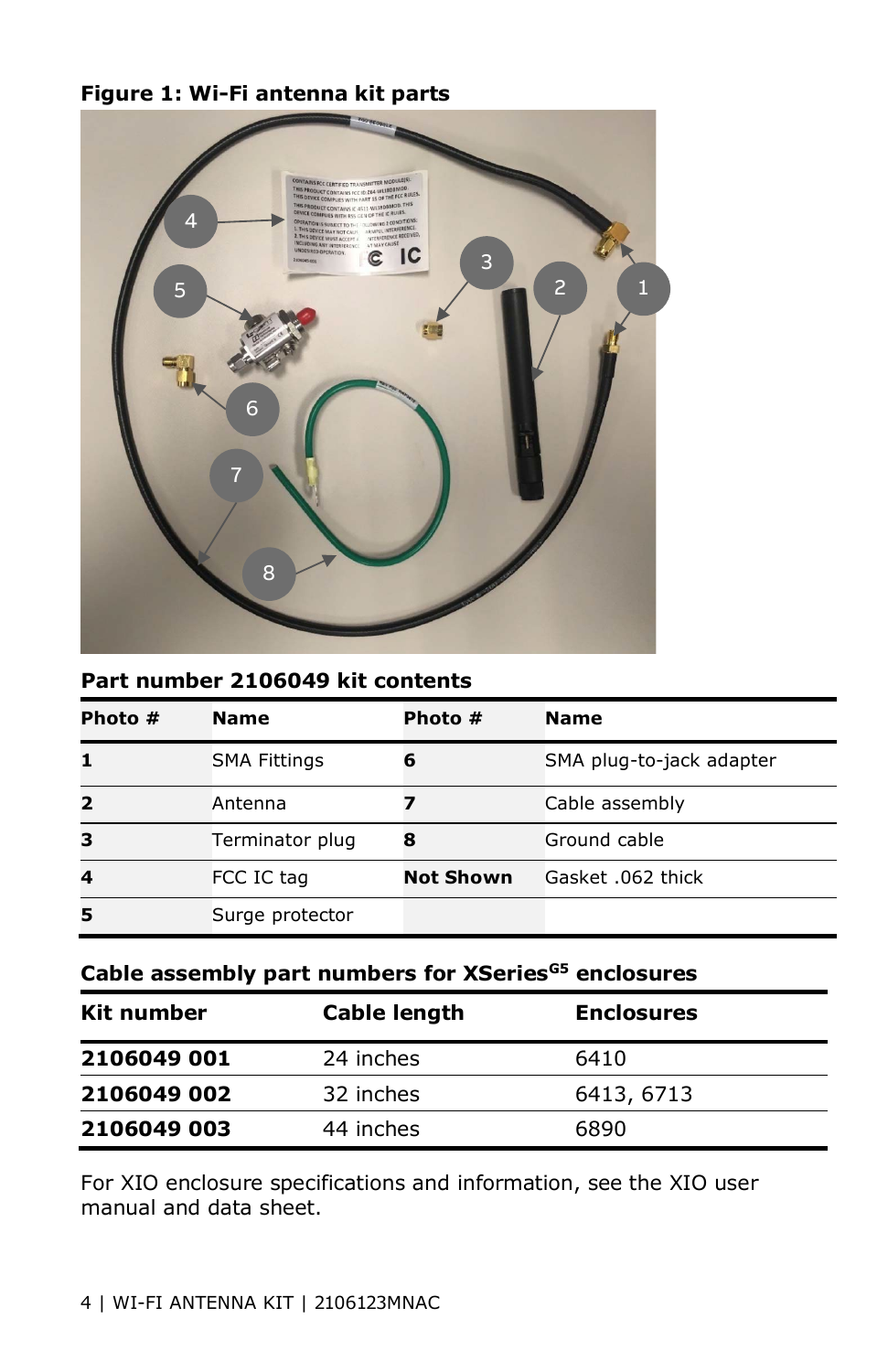1

**IMPORTANT NOTE:** The cable used in the following procedure is included in the kit. Specify by number the required length when ordering the kit.

# **2 Installation procedures**

These steps illustrate antenna kit installation in an XSeries enclosure as an example. For specific questions about installation in an XIO enclosure, contact Technical Support, listed on the last page of this guide.

1. Locate the cable clamp on the upper right corner of the board. Put the straight end of the cable assembly through the cable clamp.

### **Figure 2: Cable clamp**



2. Attach the right angle SMA fitting of the cable to the board ANT-1, connector (J42).

## **Figure 3: Attach at ANT-1**



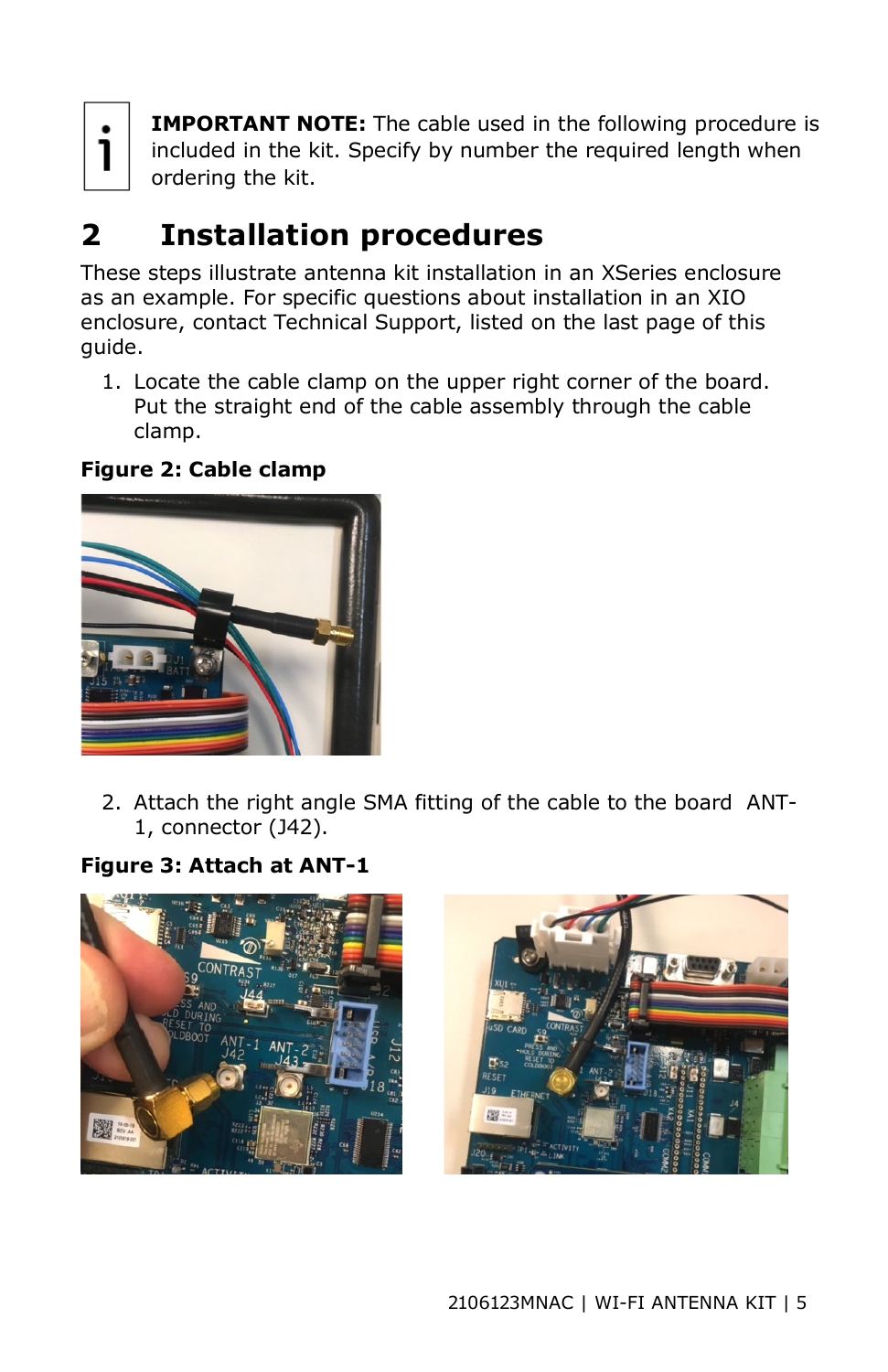- 3. Attach the plug-to-jack adapter to the straight SMA fitting of the cable.
- 4. Attach the surge protector
	- to the plug-to-jack adapter.

#### **Figure 4: Attach the straight SMA fitting**



**Figure 5: Attach the surge protector**



5. Cut the ground cable to length. Strip ⅜ inch of insulation from the free end.



**IMPORTANT NOTE:** The ground cable is attached to the ground post located near the enclosure's door. Allow enough length for a service loop of approximately 1 inch from the surge protector to the ground post.

6. Remove the crimp ring terminal from the surge protector. (See number 1 in the following photo).

## **Figure 6: Crimp ring terminal**



- 7. Crimp the surge protector terminal ring to the ground cable.
- 8. Re-attach the crimped terminal with ground cable to the surge protector.
- 9. Attach the cable to the surge protector (see below).

#### **Figure 7: Attach the cable**



10. Remove the split washer and hex nut from the surge protector.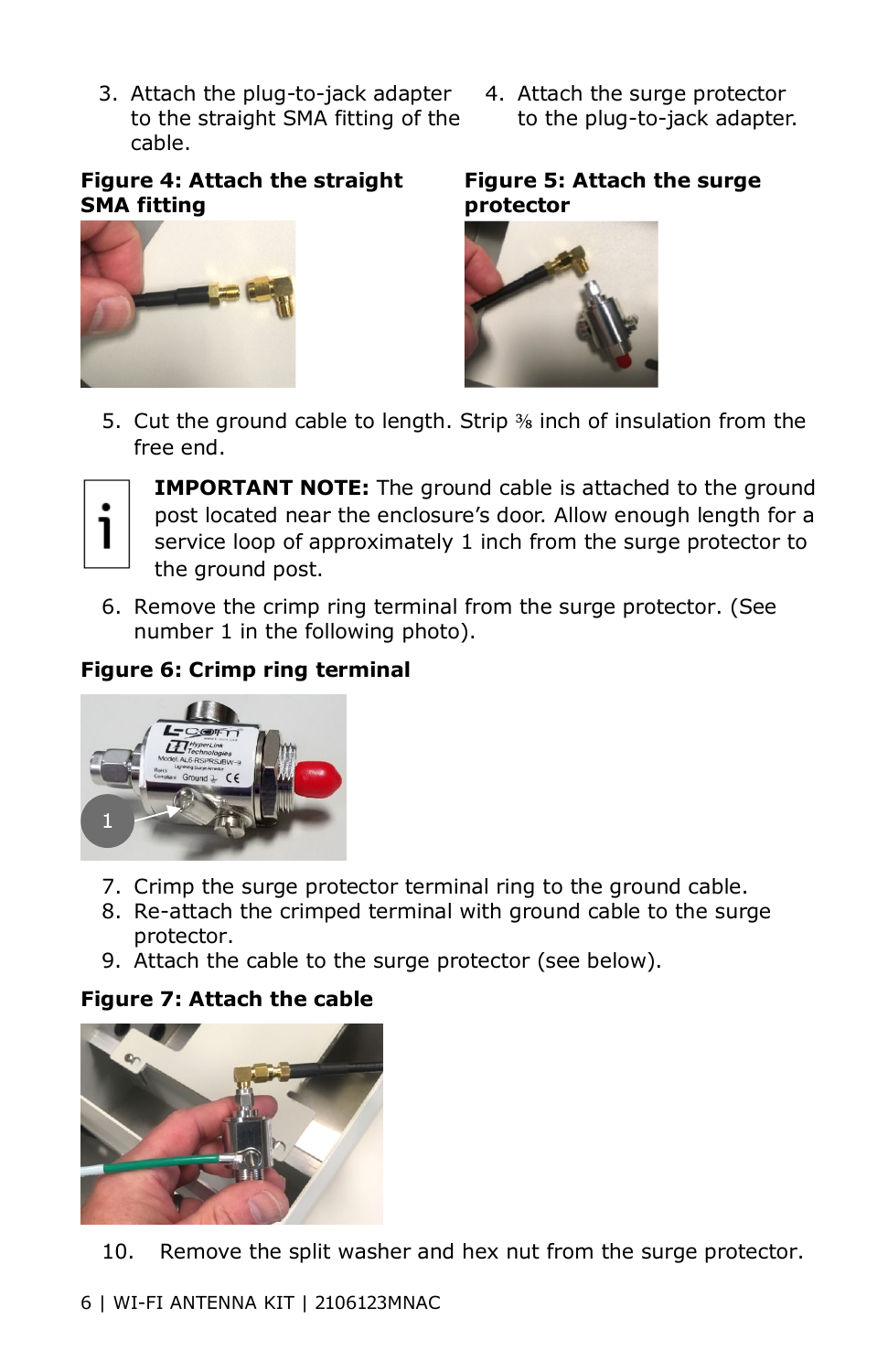- 11. Slide the gasket onto the surge-protector where the split washer and hex nut were removed.
- 12. Identify the enclosure used and the location of the antenna hole.



**IMPORTANT NOTE:** The 8 AH, 13 AH, 16 AH, and 26 AH batteries fit in the 6410 enclosure with the antenna surge protector installed.

|      | Enclosure number Antenna hole location                             | <b>Photo of enclosure</b> |
|------|--------------------------------------------------------------------|---------------------------|
| 6410 | On the Left side of the<br>enclosure, in the upper<br>left corner. |                           |
| 6413 | On the bottom of the<br>enclosure, in the back left<br>corner      |                           |
| 6890 | 2 holes are on the bottom<br>left of enclosure, both are<br>usable |                           |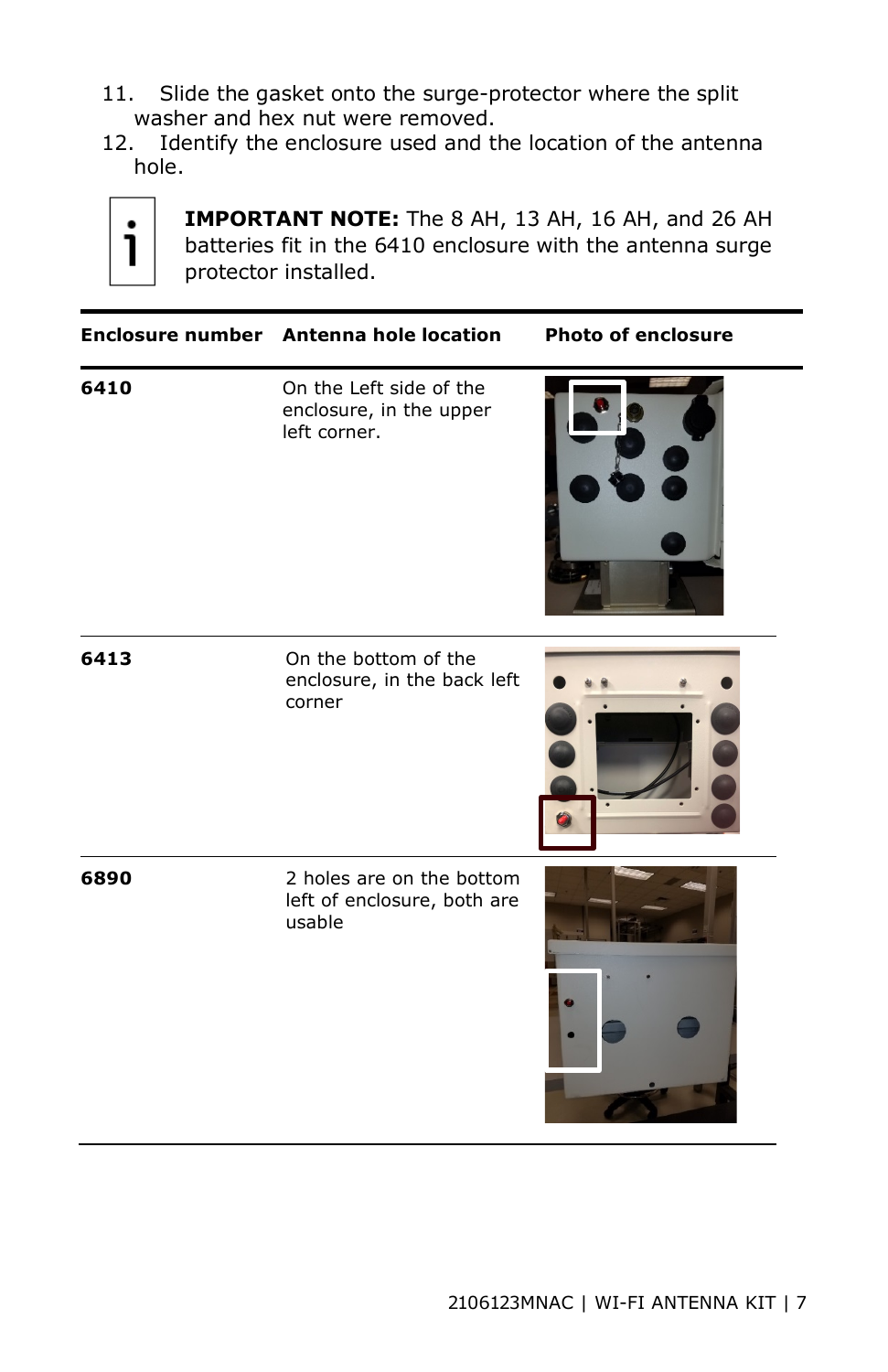#### **Enclosure number Antenna hole location Photo of enclosure**

- **6713** 2 holes are on the bottom of the enclosure in the back left corner. There is a 3rd hole of same size in the Back Right Corner. The Cable assembly is not long enough to reach that hole.
	- 13. Remove the black protective plug from the antenna hole in the enclosure.
	- 14. Install the assembled surge protector into the hole (see below).

#### **Figure 8: Install surge protector**



- 15. Ensure the gasket that was installed in step 11 is between the surge-protector and the enclosure (on the inside of the enclosure).
- 16. Secure the surge protector to the enclosure with the provided split washer and hex nut.

View of the installed surge protector from the inside of the enclosure (see below). Enclosure 6413 shown.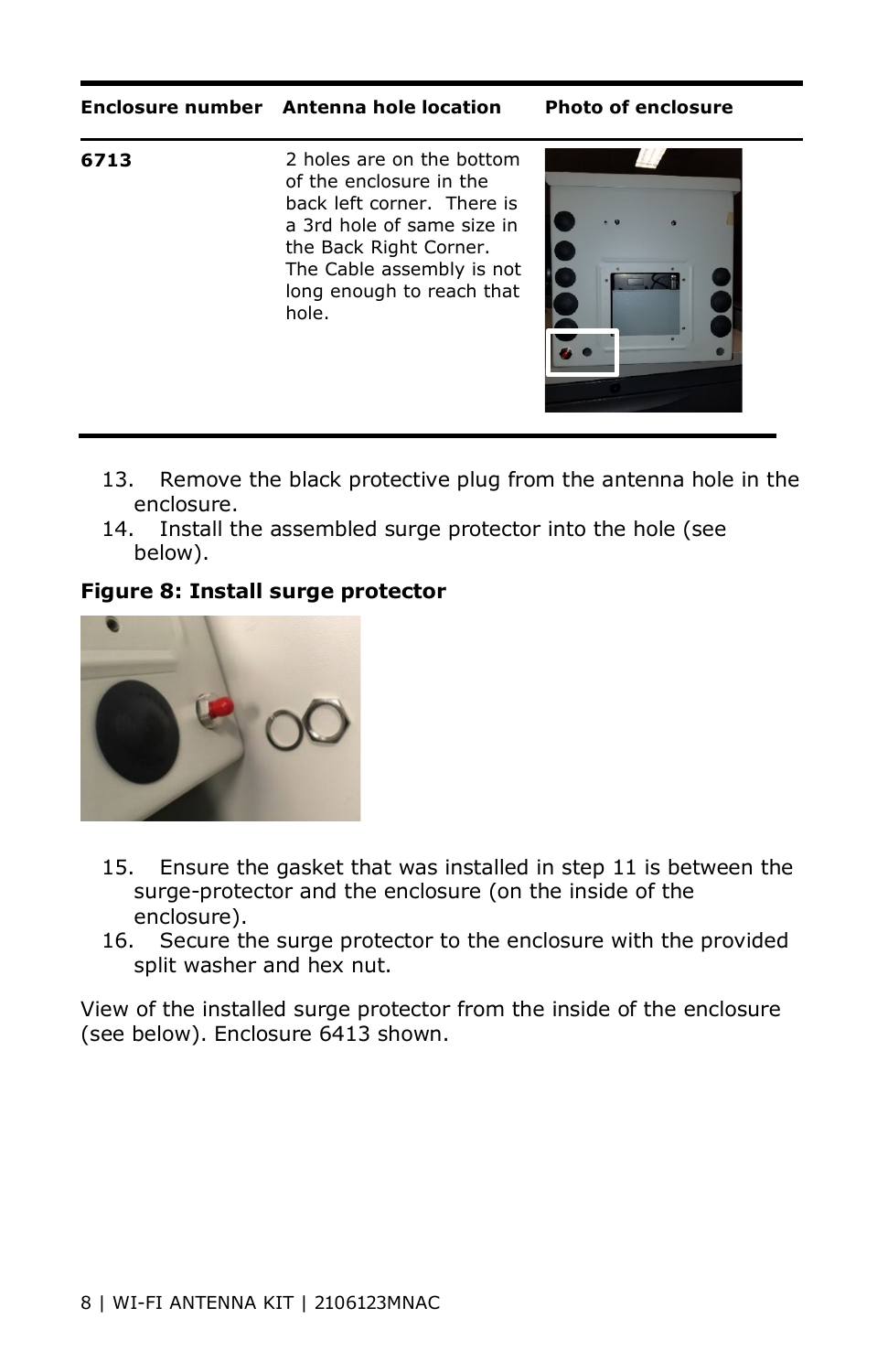#### **Figure 9: Inside the enclosure**



- 17. Attach the ground cable to the ground post (see number 2 in the picture below).
- 18. Route the cable assembly via mountable cable ties attached to the enclosure (see number 1, below).

### **Figure 10: Cable assembly**



| ID | <b>Description</b>    |
|----|-----------------------|
|    | Mountable cable ties  |
|    | Ground cable          |
| ્ર | Enclosure ground post |

19. Attach the FCC transmission compliance tag to the outside of the enclosure (see below).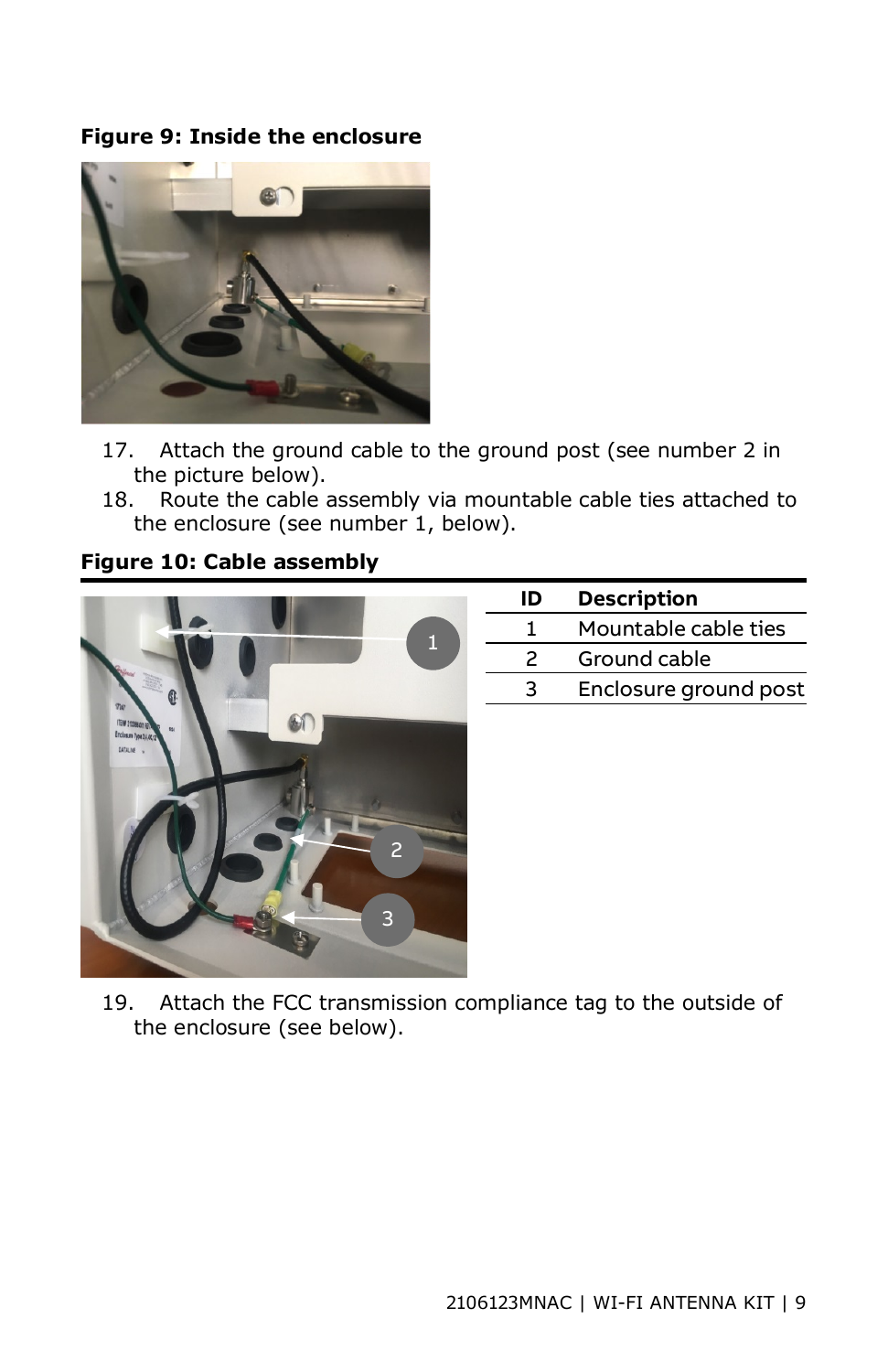### **Figure 11: FCC compliance tag**



- 20. Remove the red protective cap from the surge protector.<br>21. Attach the antenna to the surge protector. Keep the ante
- Attach the antenna to the surge protector. Keep the antenna in the straight position (see below).

### **Figure 12: Straight antenna**



22. Attach the terminator plug to the board ANT-2 (J43) connector (see number 1, below).

#### **Figure 13: ANT-2 terminator plug**



The Wi-Fi antenna installation is complete.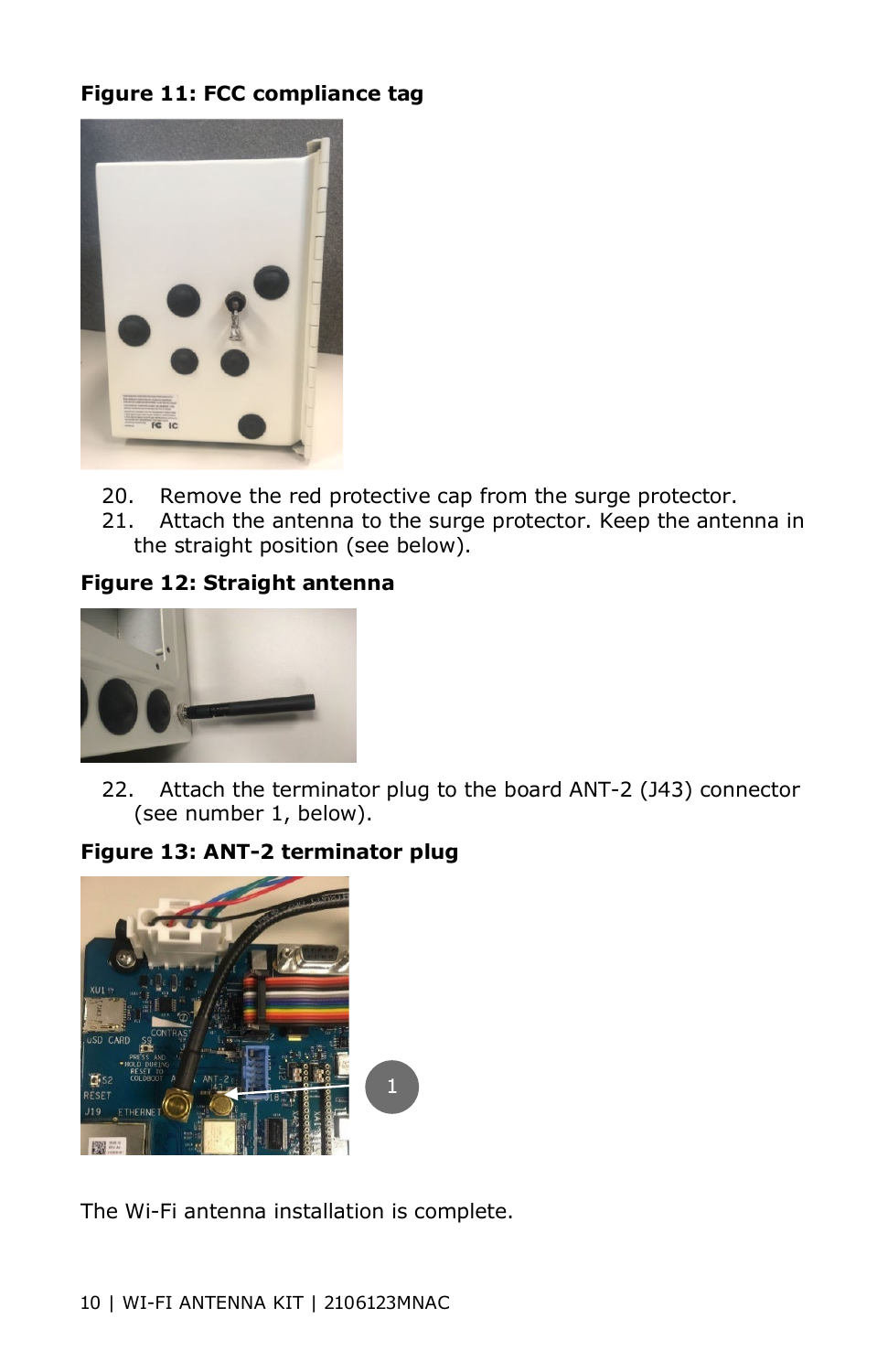This page is intentionally blank.